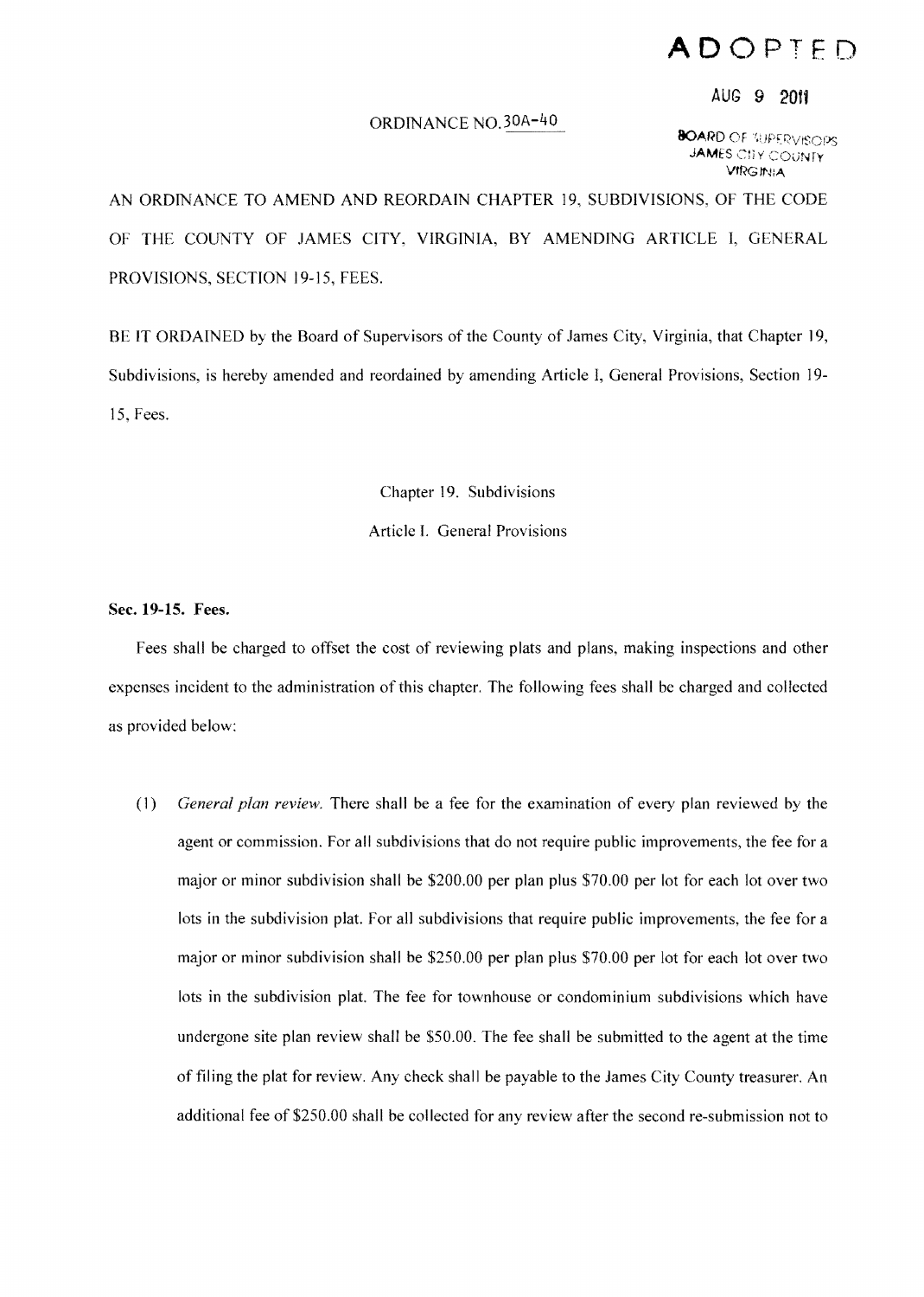include resubmittals that are the result of substantial redesign due to additional agency comments.

- *(2) Inspection fee for water and sewer lines.* There shall be a fee for the inspection by the service authority of public water and sewer system installations. Such fee shall be \$1.43 per foot for every foot of sewer main or water main constructed and shall be submitted as specified by the service authority regulations.
- *(3) Inspection fee for storm water installations.* There shall be a fee for the inspection by the stormwater division of public stormwater installations and private stormwater installations required in accordance with section 23-10(4). Such fee shall be \$900 per practice for each best management practice constructed and \$.90 per foot for every foot of stormwater drain or channel constructed and shall be submitted at the time of filing an application for a land disturbance permit.
- (4) *Fees waived. Payment of any permit fees established in section 19-15 shall be waived for the County, any entity created solely by the County and those regional entities to which the County is a party provided that:* (1) *The other parties to the regional entity similarly waive fees; and (2) The regional entity has locations in more than one locality.*